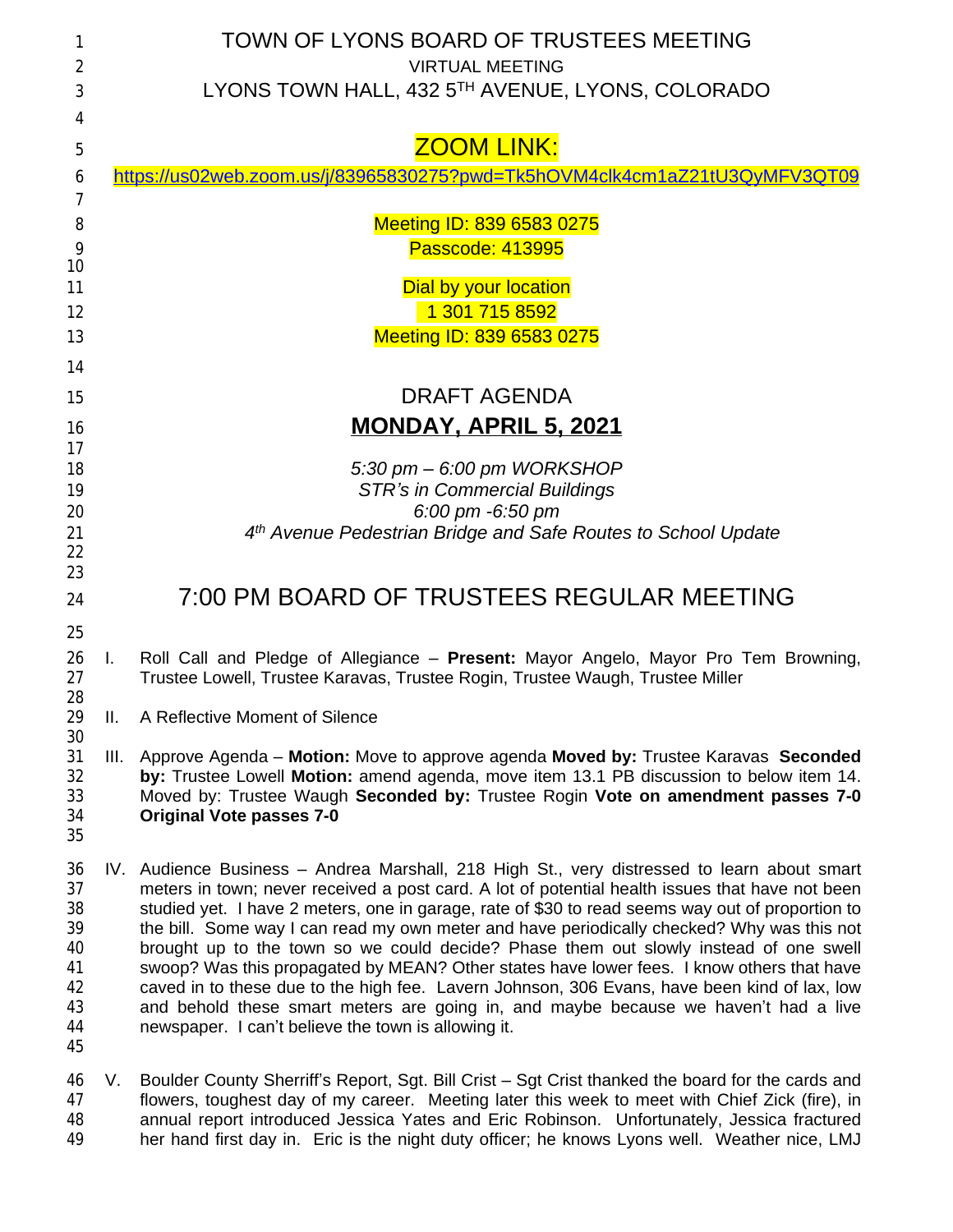park is busier, extra patrols. Noise complaint last Thursday on Planet Bluegrass at 7:55 pm. Great response from Planet Bluegrass. Called them and they cut the mains and subs,

sensitive to the town.

## VI. Trustee Reports

 Trustee Rogin – been a year since this board was elected, none of us had any idea what was 56 about to happen for the past 12 months, we have never met in person, I will be in town hall in 3<br>57 weeks. We have had a lot of traumatic things happen, want to remind everyone that kindness weeks. We have had a lot of traumatic things happen, want to remind everyone that kindness<br>58 is the most important thing. I am so grateful for Crystal White: I don't think I ever realized how is the most important thing. I am so grateful for Crystal White; I don't think I ever realized how hard Crystal works for this town.

 Trustee Lowell – I echo Trustee Rogin's sentiments. Ecology board 3/16, big topic was weed management plan. It became clear to me that they need to have a meeting of the minds, some are very adamant of nonuse of ANY synthetic herbicides, while the Parks board has different opinions. They need to meet and iron out these differences. I am grateful for modern medicine.

 Mayor Pro Tem Browning, echo what Trustee Rogin says, I have found it very frustrating to not meet in person. Here in town hall tonight, a few technical challenges, but I would sure like to resume live meetings.

Trustee Karavas – Staff reports in the packet covers my report as well.

 Trustee Waugh – grateful for opportunity to have spent more time in the Town of Lyons this past year, got to know my neighbors and family better. No specific report; have researched, 71 last year in Iyons, 5367 guest nights in the parks and the town would have collected \$10,714 if<br>72 they held to the same standards they want to hold local businesses to. This is not a tax for all they held to the same standards they want to hold local businesses to. This is not a tax for all lodging, it is a tax for business. The town has cheated the local taxpayers. Future agenda item.

- Trustee Miller HHS meeting next Wednesday, review Goodwill fund applications. I am grateful for having outdoor live music at Planet Bluegrass.
- 76 Mayor Angelo no commission reports; at pinning of new fire chief, wonderful event. I<br>77 appreciate Cherie for the mental health event in the park. appreciate Cherie for the mental health event in the park.
- 

VII. Boards & Commissions

- 80 1. Mayoral Appointments:
- **81 a.** Laura Levy to Economic Vitality Commission
- b. Colby Birchfield to Utilities & Engineering Board
- 2. LAHC Update Lauren Click we have selected some Legacy pieces and temporary 2021 pieces as well. If you know of a business that would like to display, please reach out. Poetry in Public Places contest now open. Closed the call for art on communication boxes closed today. Thanked Trustee Miller for her time, we do have an opening for a new trustee!

## VIII. Staff Reports

- 90 1. Flood Recovery Update Manager Sanders 2<sup>nd</sup> Ave bridge going well, deck was poured 91 last week, still on schedule for end of June. 30% design next week for 4<sup>th</sup> Ave Ped Bridge. CDPHE ready to issue permit, award outfall project next meeting. Trustee Lowell asked about stormwater project in Bohn, is that what the LOMAR is for? Manager Sanders, no, it 94 is for all the infrastructure projects we have done. Bohn is for the entrance, 2 detention<br>95 ponds there, increase pipe size. Trustee Karavas asked if LOMR is different than the new ponds there, increase pipe size. Trustee Karavas asked if LOMR is different than the new flood mapping and what is the cost? Sanders, a very conservative estimate is \$200- \$300K. Administrator Simonsen stated CHAMP mapping occurred several years ago, since then we have completed several projects that are not in the CHAMP maps, we are ready to adopt. We have always gotten a no rise certificate for every project, it could 100 100 affect the community in good ways in some areas, not so much in others. Trustee<br>101 101 Karavas asked if we would know by the next budget cycle? Administrator Simonsen Karavas asked if we would know by the next budget cycle? Administrator Simonsen stated, yes, hopefully by end of next month.
- 103 2. Utility Update Director Caplan PRV in on 5<sup>th</sup>, made impact on water pressure on north side of town. Mayor Pro Tem Browning thanked Aaron for his hard work on the electric meters, we have discussed that project for years. WW still have copper concerns. We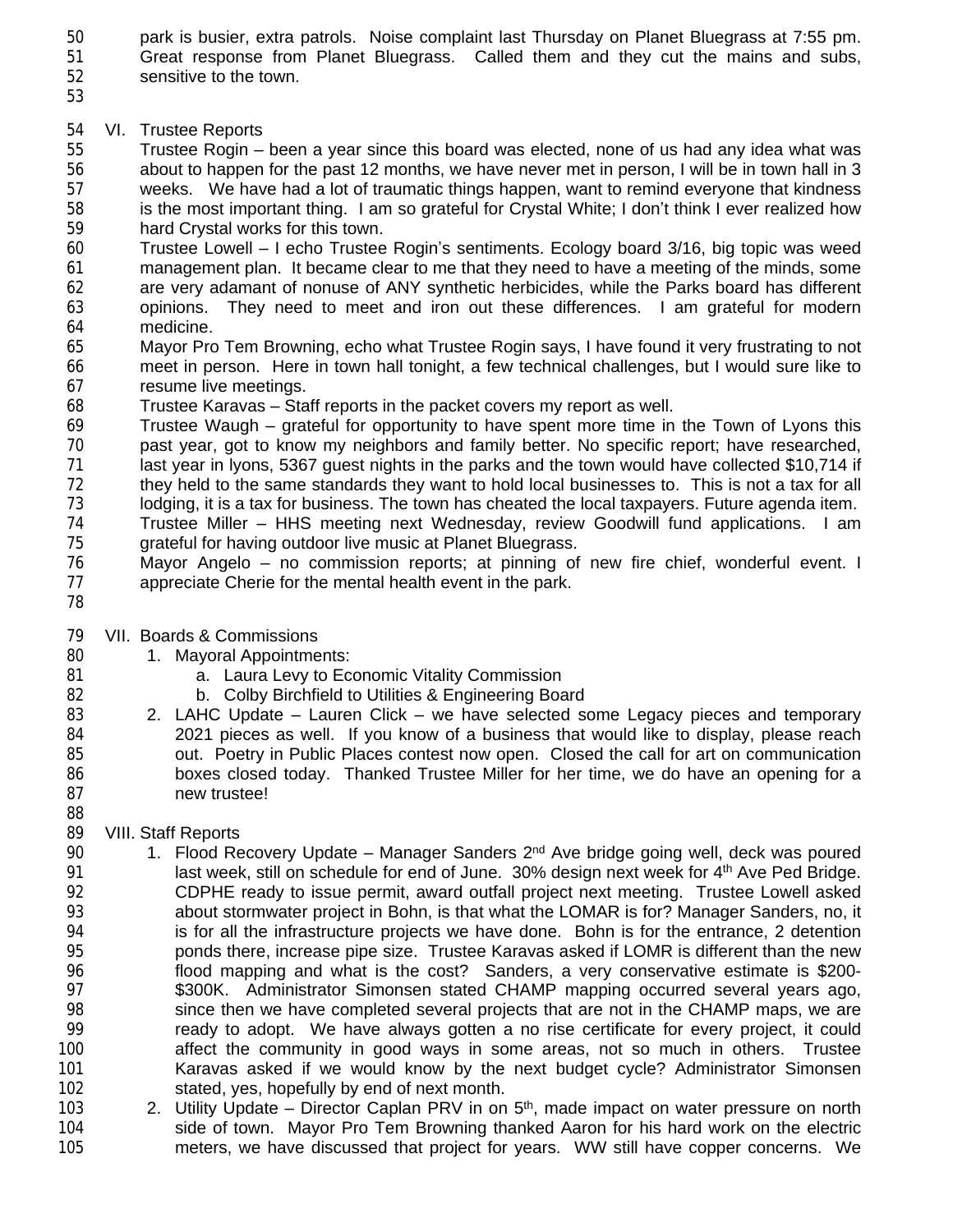106 want to get that done as quickly as possible. Trustee Lowell asked about permit 107 conditions, new outfall location showed copper limit over 5x the limit. Given environmental 108 effect, regardless of limit, I hope we continue to investigate where that copper is coming 109 from. Director Caplan, copper levels haven't gone up, we weren't required to meet them 110 **prior to last year.** Mayor Angelo asked about March 19, 2021 letter, penalty per day has 111 skyrocketed, has that been addressed? Director Caplan confirmed, response is included in<br>112 secket. Not as big of a concern of copper since the flood, something changed. Is the 112 packet. Not as big of a concern of copper since the flood, something changed. Is the<br>113 State aware that our outfall is into a river that is mostly dry 3 months a year? Trustee State aware that our outfall is into a river that is mostly dry 3 months a year? Trustee 114 Karavas, are we looking at wastewater to see where copper levels are in lift stations? 115 Director Caplan, yes, we were cleaning first and testing. The testing is not that costly 116 compared. Mayor Pro Tem asked if the outfall costs will be shared with Longmont? 117 Manager Sanders, yes, and FEMA should cover the Town's costs. CDOT installing fiber, 118 they will be boring through town. Installing small cell towers all the way up the canyon. 2 119 towers in Town, even in CDOT's right of way, does Lyons municipal code come into play?<br>120 **120** Attorney Dittman stated yes, it is a land use issue and will need to be permitted. 120 Attorney Dittman stated yes, it is a land use issue and will need to be permitted.<br>121 **In the University Control** town working on water line; possible excavation near town hall and Longmont also in town working on water line; possible excavation near town hall and 122  $2<sup>nd</sup>/Railroad.$  Will also work on pump station that will go into parking lot across from fire 123 station.

- 124 3. Administrator's Report updated the Board on current COVID state orders as well as 125 **Boulder County order which controls locally.** Still in yellow until May 5<sup>th</sup>, masks indoors 126 are required. No longer required outdoors. Once in green level you can opt out. 37% of<br>127 eligible people are vaccinated. Suicide attempts up 36% from last year, 70% increase in 127 eligible people are vaccinated. Suicide attempts up  $36\%$  from last year,  $70\%$  increase in 128 error very young people 10-17 years old. Vaccination clinic here Saturday April 10<sup>th</sup> and May very young people 10-17 years old. Vaccination clinic here Saturday April 10<sup>th</sup> and May 129 <sup>th</sup>. Friday testing still going on. Summit submitted building permit application packet on 130 Friday, wanting to get through approval process, hopeful to start construction in late May. 131 Several development projects underway. RLF has 21 current loans, we have \$74K 132 available to loan out. April is dog licensing month; new dog poop cleanup campaign 133 starting this week as well. A bear has been spotted, so take care of your trash. Dave 134 Cosgrove hit the 20-year mark with the town, thanks for all your service to our community.<br>135 Trustee Lowell, first time for many of us going through a major subdivision process, what Trustee Lowell, first time for many of us going through a major subdivision process, what 136 is the process? Is Carter Drive to be built first with infrastructure? Administrator Simonsen, 137 yes, we hold a letter of credit for these public improvements. Trustee Rogin asked about 138 tree limb pickup? Administrator Simonsen, I know SFC is looking at a spring clean up day. 139 Director Mitchell, we did budget for a limb pickup, SFC to meet Thursday, looking for labor 140 in lieu of jail crew.
- 141 4. Legal Update email out of Friday on Frysig settlement; court issued official judgment<br>142 today on this agreement. Honeywell has asked that our complaint be dismissed; response today on this agreement. Honeywell has asked that our complaint be dismissed; response 143 to be filed soon. SOSSV sued Boulder County over decision to grant special use permit to 144 Martin Marietta Co. which would expire after 5 years if not used; Boulder County issued 145 opinion that permit had not expired due to reclamation activities on site. Last week court of 146 appeals overturned that decision and Martin Marietta no longer allowed to mine.
- 148 IX. Public Hearings and Ordinances
- 149 **1.**<br>150  $2<sup>nd</sup>$  Reading – Public Hearing - Ordinance 1096 – an Ordinance of the Town of Lyons, 150 Colorado Repealing and Replacing Chapter 6, Article 1 of the Lyons Municipal Code<br>151 Concerning Business License Updates – Attorney Dittman business license code 151 Concerning Business License Updates – Attorney Dittman business license code 152 **updated to address deficiencies**; contains updates by board from 1<sup>st</sup> reading. Public 153 Hearing opened at 8:33 pm No speakers, public hearing closed at 8:34 pm. **Motion:** 154 Approve Ord 1096 **Moved by:** Mayor Pro Tem Browning **Seconded by**: Trustee Karavas 155 **Vote passes 6-1 NO: Trustee Miller**
- 156

147

157 X. Consent Agenda<br>158 1. Resolution 20 1. Resolution 2021-32 – a Resolution of the Town of Lyons, Colorado Approving the 2021 159 Installation and Maintenance of Seasonal Landscape Services Agreement with CoCal 160 Landscape Services, Inc.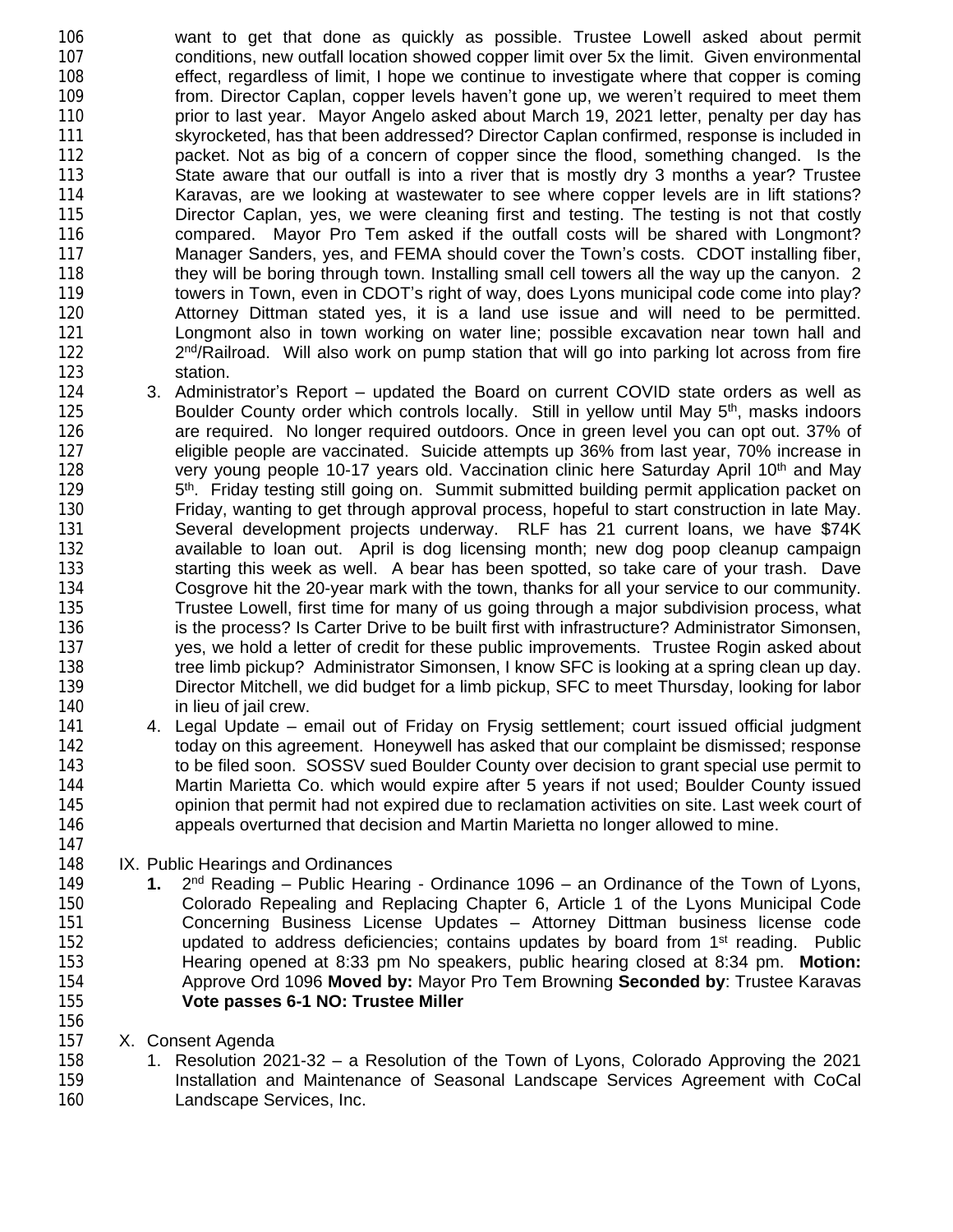- 2. Resolution 2021-33 a Resolution of the Town of Lyons, Colorado Approving the First Amendment to the Agreement with Charles Abbott & Associates for Building Inspection Services 3. Resolution 2021-34 – a Resolution of the Town of Lyons, CO Ratifying the Fourteenth Amendment to the Construction Agreement with Walsh Construction Inc. for Bohn Park 166 **Phase II**<br>167 **4. Resolutic** 4. Resolution 2021-35 – a Resolution of the Town of Lyons, CO Ratifying the Third Amendment to the Professional Services Agreement with Rocksol Consulting Group 169 **Inc.** for Construction Management Services for the 2<sup>nd</sup> Avenue Bridge Replacement Project 5. Resolution 2021-36 – a Resolution of the Town of Lyons, Colorado Accepting a **\$282,003.00 Grant "Resilient Colorado" From the State Board of the Great Outdoors**  Colorado Trust Fund 6. Resolution 2021-37 -a Resolution of the Town of Lyons, CO Approving an Operating & Maintenance Agreement Between the Town of Lyons and Lyons Ditch Company<br>176 176 17. Resolution 2021-38- Declaring a State of Local Emergency Due to the Pub 176 7. Resolution 2021-38- Declaring a State of Local Emergency Due to the Public Health<br>177 **Emergency Created by Coronavirus Emergency Created by Coronavirus**  8. April Accounts Payable 9. March 15, 2021 BOT Meeting Minutes **Trustee Karavas pulled items 5 & 7. Motion: approve as amended Moved by:** Mayor Pro Tem Browning **Seconded by:** Trustee Karavas **Vote passes 7-0** XI. Items Removed from Consent Agenda **Item 5** – Resolution 2021-36 – grant monies seem to cost us; what is 5-year 185 maintenance/cleaning costs? Considering vandalism to our parks, it gets costly. Director<br>186 Mitchell stated we will have parking revenue to help offset costs. Trustee Lowell, year-round Mitchell stated we will have parking revenue to help offset costs. Trustee Lowell, year-round at least 2 ADA porta potties, once those go away those costs will go down. **Motion:** move to approve **Moved by:** Trustee Karavas **Seconded by:** Trustee Waugh **Vote passes 7-0 Item 7** – Public Health Emergency – Trustee Karavas stated the State is opening, BoCo staying closed. What is our plan to keep the rest of the state out of our town? What are our plans to take care of this if people don't comply? Administrator Simonsen, I am in same 192 position, wondering if we need to continue this, significant jump in cases, way to memorialize.<br>193 As long as we are still yellow, from local perspective still in emergency. This week the fire As long as we are still yellow, from local perspective still in emergency. This week the fire marshal will meet with staff to determine capacity limits in our parks. My recommendation is to continue reservation system for shelters/picnic tables. In budget for park hosts, gate attendants. Trustee Rogin, last year our parks were so crowded because all other parks were closed. Hopefully it won't be as insane as last year. Trustee Karavas, seeing what 198 happened on the Hill in Boulder, people are frustrated, are we prepared for any type of 199 incident in our parks? Administrator Simonsen stated we train staff, but you can't fully prep 199 incident in our parks? Administrator Simonsen stated we train staff, but you can't fully prep<br>199 the state of the presention our formulation of the send a tem for parks plan? Mayor Pro Tem asked for these incidents. Trustee Lowell, agenda item for parks plan? Mayor Pro Tem asked about 25-person cap, can we adjust? **Motion**: move to approve **Moved by:** Trustee Karavas **Seconded by: Trustee Miller Motion**: amendment to Section 6 to: The Town Administrator shall have the discretion to limit the size of large groups in public parks **Moved by:** Mayor Pro Tem Browning **Seconded by:** Trustee Miller NO Waugh **Amendment passes 6-1 NO: Trustee Waugh original vote passes 7-0** XII. General Business
	- 1. Discussion/Direction on Planet Bluegrass Issues, Including Possible Amendments to the Amendable Letter of Understanding and Keynotes
	- **A. Sub Committee Report**
	- B. Planet Bluegrass Presentation
	- C. Board of Trustees Discussion of Amendable Letter of Understanding and Keynotes and related issues
	- D. Board of Trustees Discussion on "Minor Events"
	- Trustee Waugh recused himself due to financial interest. Break at 9:18 pm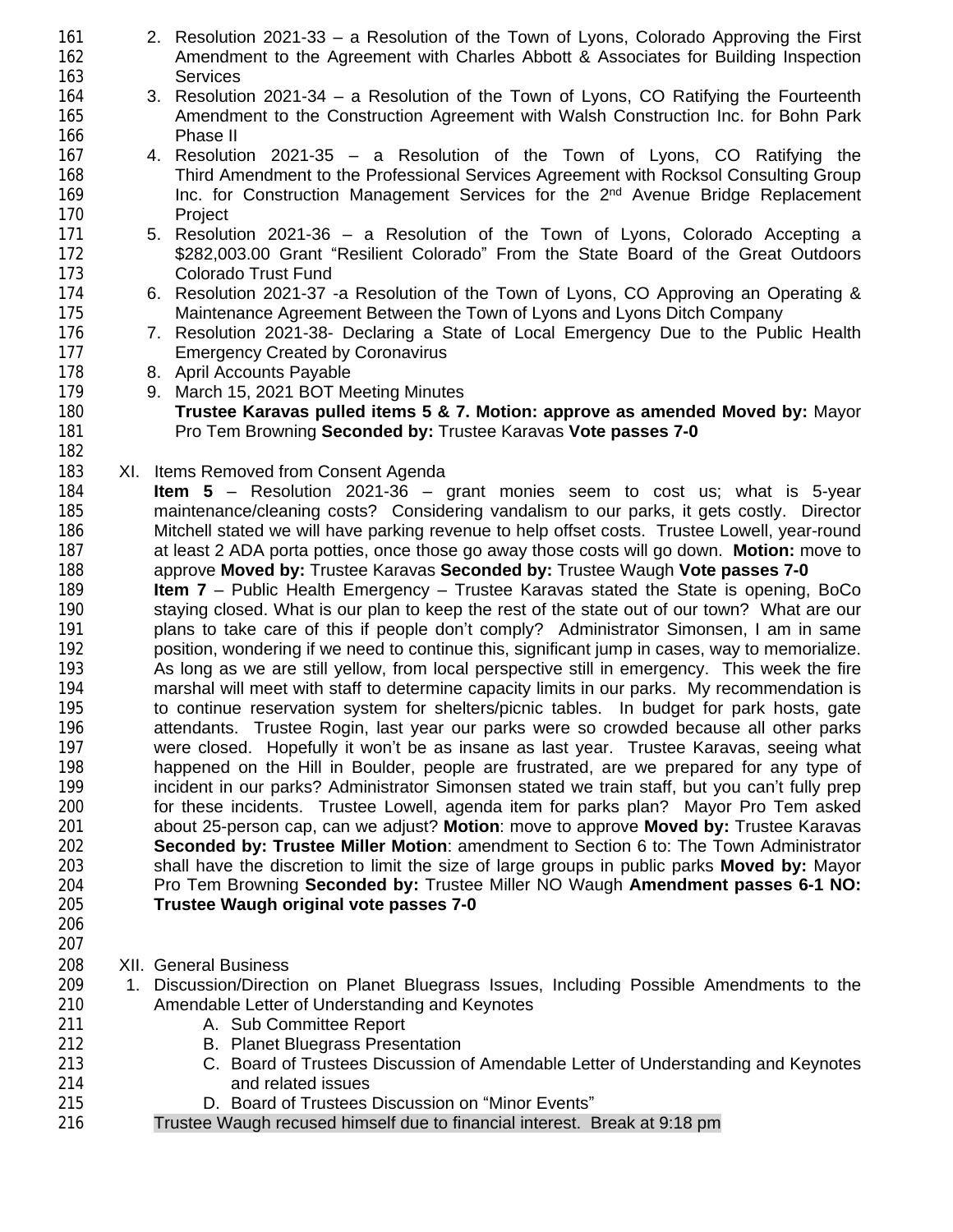Meeting resumed at 9:30 pm. Mayor Pro Tem Browning provided background on why committee was formed, timeline of Planet Bluegrass events/town lodging tax, sales tax, camp site definitions. Planet Bluegrass has been in communication with the town/subcommittee, but efforts have stalled. They have stated they have an agreement with the town to use 6 as 221 the number allowed in a campsite. They stated they would hold weddings everyday instead 222 of events. 6 days later they announce the Spring Concerts with no notice to the town.<br>223 Subcommittee came up with alternatives, willing to recommend town waive all 223 Subcommittee came up with alternatives, willing to recommend town waive all<br>224 taxes/penalties from 2019, use 5 per campsite, PB agrees to pay future tax with 20% taxes/penalties from 2019, use 5 per campsite, PB agrees to pay future tax with 20% reduction for possible no shows. PB would report all gross sales/sales tax to town. Town would add confidentiality clause. BOT willing to consider amending ALU and Keynotes. Mr. Ferguson stated he wanted to arbitrate the issues with the town. And the town had now cost 228 the town music. Two days after that he announced more music. Emailed that they are planning the two major events 2 weeks apart. They then advised that they rejected the towns compromise. Here we are with the spring shows planned and we have 3 main issues: 1. 231 Academy and Song School camping. Town can estimate and issue demand for payment, file<br>232 a lien. 2. Define campsite. 3. Gross sales/sales tax reporting. How does the town want to a lien. 2. Define campsite. 3. Gross sales/sales tax reporting. How does the town want to proceed? The BOT can modify these agreements. Trustee Rogin stated this tax was voted on by the residents of this town. The amounts are not huge, it is a matter of doing what voters want. These agreements are 20 years old; these contracts need to be updated. COVID or NO COVID, times change. In no way do I want to stop PB from having music, I don't think anyone wants that, we need to come to a mutual agreement. Frustrating that PB's 238 reaction is to give us the hand, they don't want to discuss, and they will do what they want.<br>239 Zach Tucker, Planet Bluegrass, a year ago today when all events were cancelled, we saw Zach Tucker, Planet Bluegrass, a year ago today when all events were cancelled, we saw we could update Keynotes and address these issues. Important to note when discussing bringing music, we do agree an update to keynotes is needed, but now we are trying to figure out how to navigate a pandemic. As we read it, we feel we are not required to remit tax as we don't sell camping tickets, we do however sell guest camping tickets, which need to be paid. Festival camping, lodging tax issue has been around a long time. Trustee Rogin asked Zach if Planet is open to revising ALU/Keynotes at this time? Zach open to resolve any pressing issues, not ready to make any substantial changes at this time. We did submit at COVID plan for the Spring concerts in February to town staff. Mayor Angelo, this BOT cannot act individually, and I am upset that in April 2018 states that 2 BOT members intimated to PB that lodging tax would be calculated per campsite and that is highly improper, needed to be agreed upon by the board. Confusion on campsites, this should have been taken care of a long time ago. Trustee Miller, this whole thing we are looking at it from the 252 wrong point of view. They bring in an absurd amount of money to this town; talking about 253 <br>253 S2500 more or less, not very much. They pay for use of LMJ, maintain park, these smaller 253 \$2500 more or less, not very much. They pay for use of LMJ, maintain park, these smaller<br>254 shows now can help. The Keynotes need to be burned and start over. We've been talking shows now can help. The Keynotes need to be burned and start over. We've been talking 255 about these issues for 3-4 years now. Mayor Angelo are we going to be responsible in our<br>256 decisions and hold contracts to the agreed terms. We are talking about integrity and decisions and hold contracts to the agreed terms. We are talking about integrity and upholding our oaths of office. Trustee Miller, nobody can make a decision, are we going to keep talking about it. Mayor Pro Tem Browning, I agree, we need to make a decision, we have tried for 3+ years; we have a duty to uphold contracts and the code. They didn't pay the lodging tax required, we can give in and let PB interpret the tax code, or we can do our 261 duty and interpret and apply the code. Zach Tucker, we want to address these issues; we<br>262 have attended 3 meetings on this. Our hope is that the board sees the logic; we are all tired have attended 3 meetings on this. Our hope is that the board sees the logic; we are all tired of discussing this. We are not looking for a free pass; not trying to work outside of our agreements. Trustee Karavas, PB stated you sell one big package; a service is a service no matter how you package it. It is a taxable service, that is how the tax code works. Every two years this board changes, so very possible you can have this conversation again in two years. if this town picks and interprets 4 as a campsite you will have to live with it. I have no 268 problem with 4 people for campsite. I suggest we do four, figure tax immediately, and move 269 containers 269 on. If PB doesn't' want to address keynotes, if we really need to go down that road, and cancel the keynotes. If you don't want to deal with this then why are you here. Trustee Lowell would PB be averse to counting every group and taxing them \$2. Zach, we are against it, as it is rare that a single tent makes up a single site. It is an undue burden. Trustee Lowell what would be the mechanics for counting that number? Zach, we would take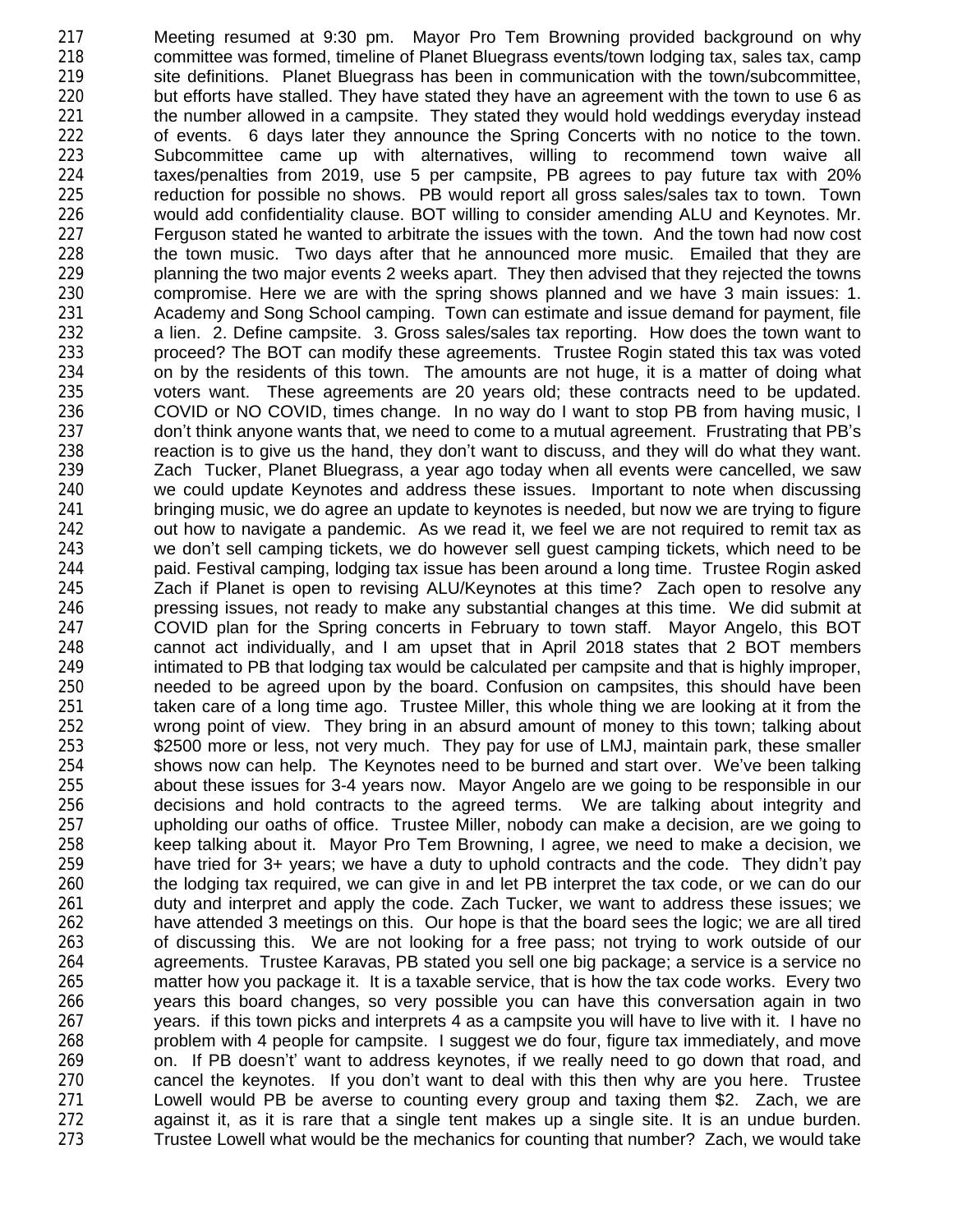the # of camping passes sold, divided by 6, times the # of nights. Trustee Rogin, I honestlydon't care if it's 6 or 4, just want it memorialized and ratified. Zach you say you want to negotiate in good faith, but we were told we don't want to talk to you, talk to the lawyers. Maybe it was tempers, but we need to keep in mind that nobody wants to screw anyone over. We want a contract that is adhered to as I'm sure you do. Mayor Angelo, it would behoove PB to enter into negotiations. Mayor Pro Tem we need to define campgrounds, we need to 280 address these issues. I love these events; I hope we can find common ground. Trustee<br>281 Miller asked Zach how many camping passes are sold? Zack around 2500 per event. Miller asked Zach how many camping passes are sold? Zack around 2500 per event. Trustee Miller, I would like to continue this like Mayor Pro Tem said, define camping and move on. Mayor Angelo: staff should pursue definition of campsite and make it clear on song school and other events. Enforcement issues need to be addressed as well. The board would like to see these taken care of before the big event in July. Trustee Miller precedent has been set; how can we enforce now? Mayor Pro Tem Browning, many provisions have not abided by the contract, time to review and decide what is important. Attorney Dittman, 288 section 16 of ALU states if a part of contract is breached, the board can still enforce. A past 289 valver does not constitute a future waiver. Consensus it to move to next meeting, with draft waiver does not constitute a future waiver. Consensus it to move to next meeting, with draft Ordinance defining campsite.

- 2. Discussion/ Direction on STR's in Commercial Buildings Mayor Pro Tem Browning, no additional inspections be required, affidavit should suffice. Change of use, not sure on that one, if principal use remains the same, in general favor of lessening bureaucratic policies. Trustee Miller concurs; I do think it is important to have a business in the same building and 295 an on-call person for off hours. Trustee Rogin, I agree, until we require residential to do this.<br>296 Mayor Pro Tem Browning, Trustee Lowell made a good point that different regs for Mayor Pro Tem Browning, Trustee Lowell made a good point that different regs for manufacturing/restaurant businesses. Trustee Karavas stated CML touched on this, all mountain communities were there, largest concern was a fire takes out main business district, inspections are onerous. Mayor Angelo, expensive propositions, no one is going to neglect safety if they are smart. Abide by checklist provided by town. Mayor Pro Tem Browning, town admin has discretion to allow with conditions. Attorney Dittman, use checklist, no full inspections. No change in use just because of STR. Town Admin has discretion to issue.
- 3. Agenda Request Community Garden on Town Owned Property by: Lyons Community Farm Project **(moved to 4/19 BOT Meeting**)
- 

- XIII. Discussion on Future Agenda Items
- 1. Trustee Waugh Review of Lodging Tax being collected by Town-on-town properties.
- 2. Mayor Pro Tem Browning update on current status/future plans on two buildings in town 312 **that are eyesores/blighted. Yoder household on 2<sup>nd</sup> Ave., and former FestivarInn on Main** St.
- XIV. Summary of Action Items
- 316 1. Sales tax reporting requirements Trustee Waugh
- 2. Parks Safety/Capacity Plan Agenda Item Trustee Lowell (to 5/3 mtg)
- 318 3. STR's in Commercial Building Checklist updates<br>319 4. Update Ordinance to Define Campsite for lodging
	- 4. Update Ordinance to Define Campsite for lodging tax Mayor Pro Tem Browning
- 5. Discussion on enforcement issues at PB
- 6. Vote to proceed on collecting past due taxes PB.
- 7. Clarify with PB if the town is to be notified of Minor Events
- 8. Site plan for 4th Ave Ped bridge
- 9. Land use approval for cell towers for CDOT
- XV. Adjournment **Motion:** move to adjourn **Moved by**: Trustee Karavas **Seconded by:** Trustee Lowell **Vote passes 6-0** meeting adjourned at 11:35 pm
-